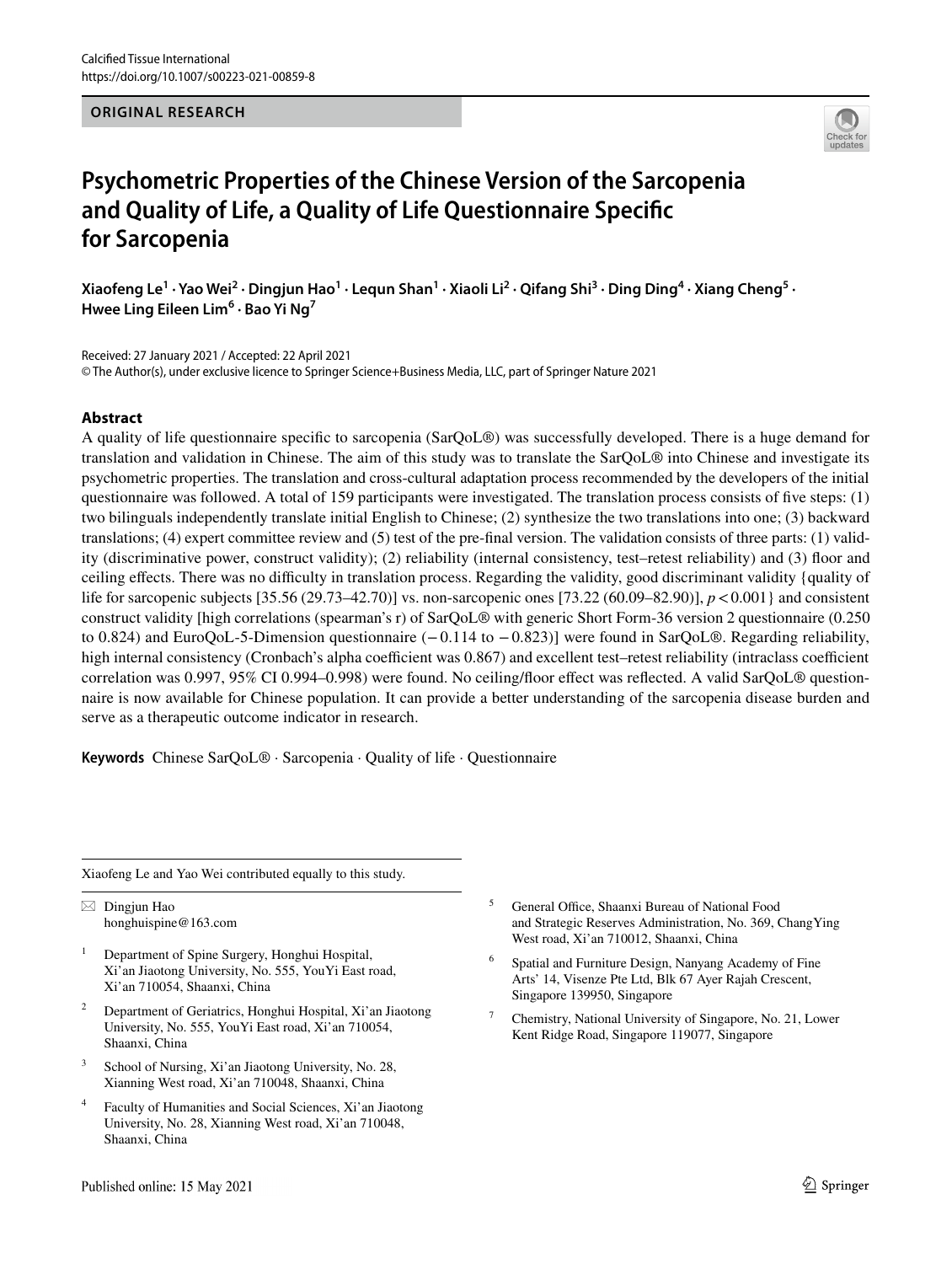# **Introduction**

Sarcopenia is a disease that is characterized by the agerelated, progressive and generalized decline of skeletal muscle mass, muscle strength, and physical performance [\[1\]](#page-6-0). It leads to serious health problems, including physical disability, functional decline, depression, falls, fractures and death, and the related medical expense has brought great economic burden to the country and individuals  $[2-4]$  $[2-4]$  $[2-4]$ .

Among Chinese individuals aged  $\geq 60$  years, the prevalence of sarcopenia ranged from 7.1% to 18.5% using the Asian Working Group for Sarcopenia (AWGS) criteria [\[1,](#page-6-0) [5](#page-6-3)[–10\]](#page-6-4). There are more than 10 million patients with sarcopenia in China, and the number is still rising. This disease is becoming a major public health problem for aging society [[11\]](#page-6-5). Therefore, the intervention of this disease is particularly important. At present, there have been a number of attempts in recent years for the treatment and prevention of sarcopenia, including nutrition and exercise  $[12]$  $[12]$ . However, evaluating and quantifying the efficacy of these therapies is always the priority during treatment, especially for the quality of life of sarcopenia patients.

Currently, SarQoL® (Sarcopenia and Quality of Life), an only quality of life questionnaire specifc to sarcopenia, was developed. SarQoL® was initially developed and validated in French in 2015 [\[13,](#page-6-7) [14](#page-6-8)]. It was subsequently translated into English, Dutch, Romanian, Greek, Polish and other languages for validation [\[15](#page-6-9)[–19](#page-6-10)]. China may have the largest number of sarcopenia patients in the world, but there is still a lack of validated SarQoL®, which hinders the development of sarcopenia research in China. Therefore, the aim of this study was to cross-culturally translate the SarQoL® into the Chinese language and investigate its main psychometric properties.

# **Methods**

### **Study Population**

Participants were recruited from community-dwelling elderly subjects or outpatient department of geriatrics in the Honghui hospital, Xi'an Jiaotong University, China. Inclusion criteria included age  $\geq 60$  years and Chinese mother tongue. Exclusion criteria include: (1) BMI (kg/  $(m<sup>2</sup>) \ge 30$ ; (2) participants with an amputated limb, or who were immobilized; (3) patients with an active malignancy; (4) patients with mental illness or inability to understand or fll the questionnaires, and other comorbidities known to have an impact on muscle mass and strength

(malabsorption syndrome, Parkinson's disease, physical disabilities). The study was approved by the Ethical Committee of the Honghui Hospital, Xi'an Jiaotong University. All subjects were informed about the purpose and written informed consent was obtained.

### **Assessment of Sarcopenia**

Sarcopenia was diagnosed according to the approach of the AWGS 2019 consensus [[1\]](#page-6-0). Sarcopenia was defned as: low skeletal muscle mass (SMM)+low muscle strength or low physical performance.

For SMM estimation, we used Lee equation [[20\]](#page-6-11):  $SMM = (0.244 \times body weight) + (7.8 \times height) + (6.6 \times$  $sex)$  – (0.098  $\times$  age) – 4.5, where sex = 0 for female and 1 for male. The cutoff values were as follows:  $< 5.4$  kg/  $m<sup>2</sup>$  for female and < 7.0 kg/m<sup>2</sup> for male patients. Muscle strength was evaluated as handgrip strength using a hydraulisches hand-dynamometer (SH5001, Saehan Corporation, Mansan, South Korea) with the following cutof values,<18 kg for women and<28 kg for men. Each participant had two measurements with the dominant hand, and the mean value was used for further analyses. For physical performance, we used the gait speed test: the 6-m test walk. Values under <1.0 m/s in gait speed indicated low physical performance.

# **Translation and Cross‑cultural Adaptation of SarQoL®**

The translation and cross-cultural adaptation went through five phases according to specific guidelines  $[21]$  $[21]$ : (1) translation from English to Chinese was made independently by two bilingual with language Chinese as their frst language. One of them had a medical background, and the other one was novice regarding the topic of the questionnaire; (2) the two translators then compared their translations, and provided a single "Version 1" of the translated questionnaire; (3) two independent translators reverse translations back into the English language. These translators were bilingual and had English as their frst language and have no medical background; (4) the reverse translations were compared by an expert committee review with the original questionnaire, leading to a pre-fnal version of the SarQoL®-CN. This expert committee had two methodologists, one health professional, one Chinese professional, and the four translators (frst and back translators) involved in the process; (5) test of the pre-fnal "version 2" on 10 sarcopenic subjects to ensure understanding of the purpose and meaning of each question, leading to the fnal version of the SarQoL®-CN.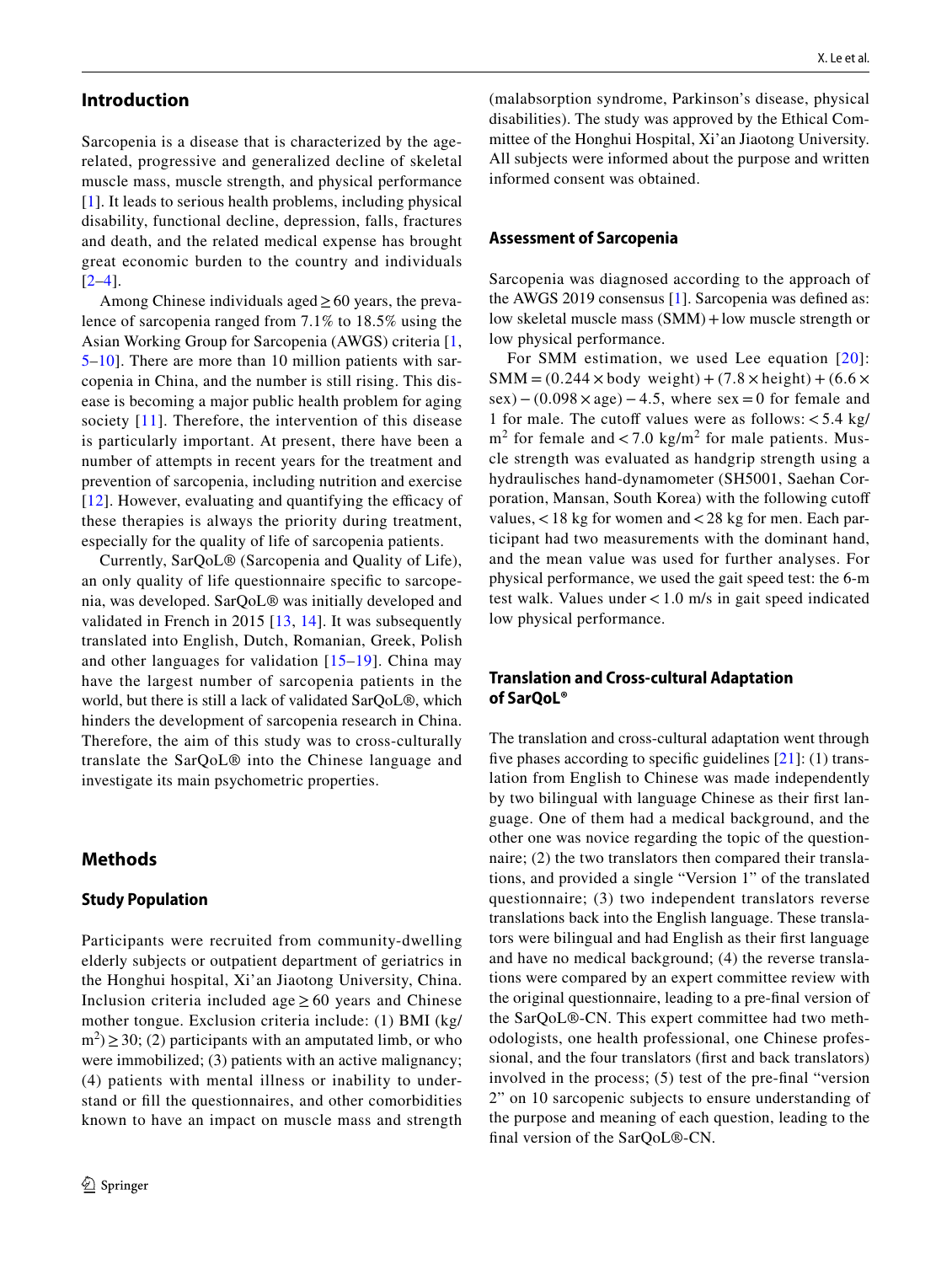# **Validation of the SarQoL®‑CN**

As suggested by Terwee et al.[[22](#page-7-1)], the study sample size should consist of at least 50 sarcopenic patients for validation. Moreover, to assess discriminative power, a minimum of 50 non-sarcopenic subjects, was asked to fll in the questionnaire.

### **Discriminative Power**

The ability of the questionnaire to discriminate subjects with diferent sarcopenia status was assessed by the comparisons between the scores obtained for the whole of the SarQoL®-CN questionnaire and between the individual domains scores, for non-sarcopenic and sarcopenic subjects. Adjusted logistic regressions was performed for two-group comparison (sarcopenic versus non-sarcopenic subjects). The logistic regression analysis was performed adjusted for clinical characteristics signifcantly diferent between groups in univariate statistics, including sex, age and BMI.

### **Internal Consistency**

Internal consistency reliability is an estimation of questionnaire's homogeneity, using Cronbach's alpha coefficient. Values greater than 0.70 indicate high internal consistency. By deleting one domain at a time, the impact of each domain on reliability was considered. The correlation of each domain with the total score of the SarQoL®-CN was also assessed using Spearman's correlations, since scores were not normally distributed. A correlation above 0.81 is considered as excellent, between 0.61 and 0.80 as very good, between 0.41 and 0.60 as good.

# **Construct Validity**

Construct validity was assessed using convergent validity and divergent validity. Besides completing the SarQoL®-CN questionnaire, sarcopenic subjects should also complete two other questionnaires:

- (1) the generic Short Form-36 version 2 (SF-36v2) questionnaire which is composed of 36 items and measuring 8 health-related quality of life domains (physical functioning, role limitation due to physical problems, bodily pain, general health, vitality, social functioning, role limitation due to emotional problem, and mental health).
- (2) the EuroQoL 5-dimension (EQ-5D) questionnaire which records the level of self-reported problems

according to fve dimensions (mobility, self-care, usual activities, pain/discomfort, and anxiety/depression).

The correlation between the SarQoL®-CN and other questionnaires or domains of questionnaires which were supposed to have similar dimension (convergent validity) or diferent dimension (divergent validity) was assessed. A strong and signifcant correlation with similar dimensions and divergence with their diferent domains was expected. Since the data of the SF-36v2 and EQ-D5 questionnaires were not normally distributed, Spearman's correlations were used to measure the correlation between the total score of SarQoL®-CN and the scores of other questionnaires. A rho value>0.5 was regarded as a strong correlation, 0.35 to 0.5 was regarded as a moderate correlation, and 0.2 to 0.34 was regarded as a weak correlation [[15](#page-6-9)].

### **Test–retest Reliability**

To analyze the test–retest stability of the SarQoL®-CN, sarcopenic subjects were asked to fll in the questionnaire a second time after a two-week interval. The intraclass coefficient correlation (ICC) was used to test the reliability between the frst and the retest scores of the whole questionnaire and of the individual domains of the SarQoL®-CN. Absoluteagreement ICC was calculated based on single measures. An ICC over 0.7 is considered as an acceptable reliability. This test was only performed among patients that reported no change in their general health over the two-week period.

# **Floor and Ceiling Efects**

Floor and ceiling effects are considered present when a high percentage of the population has the lowest or the highest score respectively. Floor and ceiling effects should not be higher than 15%, as they would be considered as significant.

# **Statistical Analysis**

All analyses described above were performed using SPSS 20.0. Statistical significance was set at  $p < 0.05$ . We used Shapiro–Wilk test to test the normality of quantitative variables. Quantitative variables which showed a normal distribution were expressed as a mean $\pm$ SD, and quantitative variables which showed a non-normal distribution were expressed as a median (P25–P75). Diferences in characteristics between sarcopenic and non-sarcopenic subjects were tested with the parametric Student's *t*-test or the nonparametric Mann–Whitney *U* test for quantitative variables, and with a  $\chi$ <sup>2</sup> test for qualitative variables.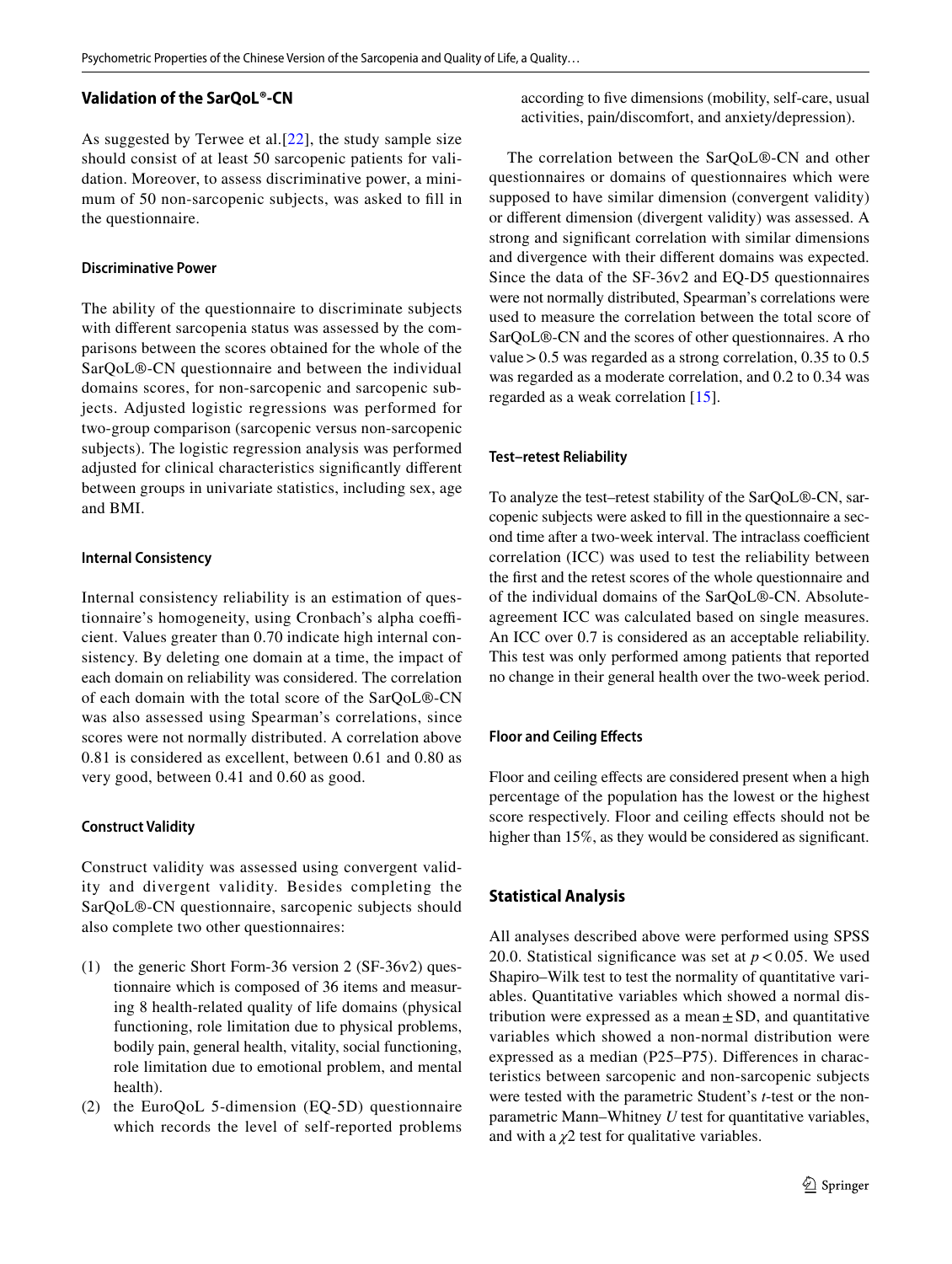# **Results**

# **Descriptive Analyses**

A total of 159 subjects, 51 sarcopenic subjects and 108 non-sarcopenic ones, were recruited for the present study. Female gender was more frequent in the sarcopenic group than non-sarcopenic group  $(76.47\% \text{ vs. } 32.41\%, p < 0.001)$ . Body mass index (BMI) of the sarcopenia group is lower than that of the non-sarcopenia group  $(19.08 \pm 2.16 \text{ kg/m}^2)$ vs.  $23.01 \pm 2.77$  kg/m<sup>2</sup>,  $p < 0.001$ ). Moreover, sarcopenic subjects were older, lighter and shorter than non-sarcopenia ones (*p*<0.001) (Table [1\)](#page-3-0).

# **Translation**

There were no major difficulties in translating the 22 questions of the SarQoL® questionnaire. Some subtle translation diferences refect the cultural background or semantic issues of Chinese. Pre-testing was performed in 10 subjects. Minor changes were subsequently incorporated in the prefnal version. These changes did not change the meaning of the sentence, and were mainly related to the choice of words used in the 4-likert scale.

# **Psychometric Validation Analyses**

### **Discriminative Power**

Sarcopenic subjects reported a reduced global quality of life compared to non-sarcopenic subjects [35.56 (29.73–42.70) vs. 73.22 (60.09–82.90), *p*<0.001], which shows a good discriminative power of the SarQoL®-CN. Moreover, sarcopenic individuals had signifcantly lower scores in all domains, except D6 (Leisure Activities) (Table [2](#page-4-0)).

### **Internal Consistency**

The Cronbach's alpha value of 0.867, considered "excellent", indicates a high internal consistency. Deleting one domain at a time led to Cronbach's alpha value to vary between 0.799 (when deleting domain D4-Functionality) and 0.911 (when deleting domain D5-Activities of daily living). Furthermore, all domains showed a signifcant positive

<span id="page-3-0"></span>

| Table 1 Summary of subjects'<br>general characteristics |                                  | Sarcopenic $(n=51)$    | Non-sarcopenic $(n=108)$ | $p$ Value |
|---------------------------------------------------------|----------------------------------|------------------------|--------------------------|-----------|
|                                                         | Sex (female)                     | 39 (76.47%)            | 35 (32.41%)              | < 0.001   |
|                                                         | Age (years)                      | $80.16 \pm 7.42$       | 70.00 (66.00-74.75)      | < 0.001   |
|                                                         | Weight (kg)                      | 50.00 (46.00-52.00)    | 64.00 (60.00-70.00)      | < 0.001   |
|                                                         | Height (cm)                      | 160.00 (156.00-165.00) | 170.00 (160.25-173.00)   | < 0.001   |
|                                                         | Body mass index (kg/m2)          | $19.08 \pm 2.16$       | $23.01 \pm 2.77$         | < 0.001   |
|                                                         | Marital status                   |                        |                          | 0.001     |
|                                                         | Married                          | 36 (70.59%)            | 100 (92.59%)             |           |
|                                                         | Widowed                          | 14 (27.45%)            | 7(6.48%)                 |           |
|                                                         | Divorced                         | $0(0\%)$               | 1(0.93%)                 |           |
|                                                         | Single                           | 1(1.96%)               | $0(0\%)$                 |           |
|                                                         | <b>Educational Status</b>        |                        |                          | 0.827     |
|                                                         | No formal education              | $5(9.80\%)$            | $8(7.41\%)$              |           |
|                                                         | Primary education (0–9 years)    | 21 (41.18%)            | 52 (48.15%)              |           |
|                                                         | Secondary education (9–12 years) | 13 (25.49%)            | $27(25.00\%)$            |           |
|                                                         | University                       | 12(23.53%)             | 21 (19.44%)              |           |
|                                                         | Smoker                           |                        |                          | 0.005     |
|                                                         | No                               | 43 (84.31%)            | 67 $(62.04\%)$           |           |
|                                                         | Yes                              | 8 (15.69%)             | 41 (37.96%)              |           |
|                                                         | Number of Comorbilities          | $2(2-3)$               | $1(0-3)$                 | < 0.001   |
|                                                         | Muscle mass                      |                        |                          | < 0.001   |
|                                                         | Female                           | $4.82(4.53 - 5.28)$    | $6.12 \pm 0.71$          |           |
|                                                         | Male                             | $6.73(6.37 - 6.97)$    | $8.45 \pm 0.73$          |           |
|                                                         | Grip strength                    |                        |                          | < 0.001   |
|                                                         | Female                           | $12.00(6.00-16.00)$    | $21.40 \pm 5.17$         |           |
|                                                         | Male                             | $9.00(4.25 - 19.75)$   | $31.15 \pm 8.47$         |           |
|                                                         | Gait speed $< 1.0$ m/s           | 94.10%                 | 38.90%                   | < 0.001   |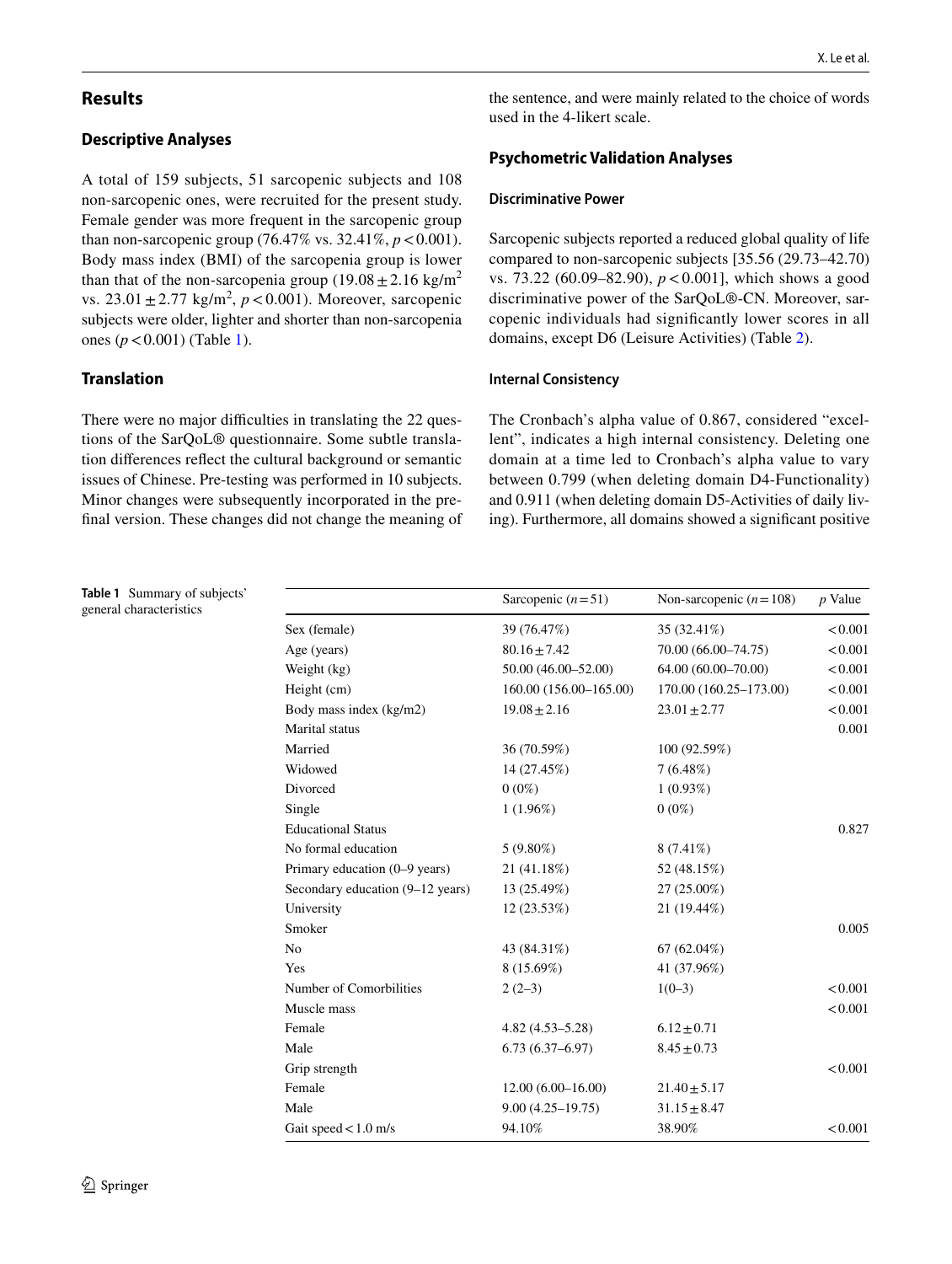Psychometric Properties of the Chinese Version of the Sarcopenia and Quality of Life, a Quality…

<span id="page-4-0"></span>**Table 2** Discriminative power of the SarQoL®-CN questionnaire

|                               | Sarcopenia<br>$(n=51)$ | No sarcopenia<br>$(n=108)$ | $p$ Value              |
|-------------------------------|------------------------|----------------------------|------------------------|
| Total score                   | 35.56 (29.73-42.70)    | 73.22 (60.09-82.90)        | $< 0.001$ <sup>*</sup> |
| D1-Physical and mental health | 34.43 (31.10-42.20)    | $66.77 \pm 15.66$          | $0.001*$               |
| D <sub>2</sub> -Locomotion    | 30.56 (25.00-38.89)    | 76.39 (58.33–94.44)        | $< 0.001$ <sup>*</sup> |
| D3-Body composition           | 37.50 (33.33-50.00)    | 66.67 (54.17-79.17)        | $0.002*$               |
| D4-Functionality              | $43.59 \pm 15.73$      | 84.275 (71.22-92.31)       | $< 0.001$ <sup>*</sup> |
| D5-Activities of daily living | 26.67 (13.64–38.33)    | 70.00 (50.00-76.67)        | $0.001*$               |
| D6-Leisure activities         | 33.25 (33.25 - 33.25)  | 33.25 (33.25–66.50)        | $0.620*$               |
| D <sub>7</sub> -Fears         | 75.00 (50.00-75.00)    | 87.50 (75.00-100.00)       | $< 0.001$ <sup>*</sup> |

\* *p*-value adjusted for sex, age and BMI

<span id="page-4-1"></span>**Table 3** Correlation between Total SarQoL®-CN score and each domain

|                                    | Total SarOoL <sup>®</sup> -CN<br>score, $r$ | <i>p</i> Value |
|------------------------------------|---------------------------------------------|----------------|
| D1-Physical and mental             | 0.910                                       | < 0.001        |
| D <sub>2</sub> -Locomotion         | 0.953                                       | < 0.001        |
| D3-Body composition                | 0.847                                       | < 0.001        |
| D4-Functionality                   | 0.960                                       | < 0.001        |
| D5-Activities of daily living      | 0.947                                       | < 0.001        |
| D <sub>6</sub> -Leisure activities | 0.648                                       | < 0.001        |
| D <sub>7</sub> -Fears              | 0.666                                       | < 0.001        |

<span id="page-4-2"></span>

| Table 4 Construct validity of the SarQoL®-CN questionnaire |  |  |
|------------------------------------------------------------|--|--|
|------------------------------------------------------------|--|--|

|                                                  | Total<br>SarQoL®-CN<br>scores, $r$ | <i>p</i> Value |
|--------------------------------------------------|------------------------------------|----------------|
| Convergent validity                              |                                    |                |
| $SF-36$                                          |                                    |                |
| D1-physical functioning                          | 0.824                              | < 0.001        |
| D2-role limitations due to physical health       | 0.756                              | < 0.001        |
| D3-bodily pain                                   | 0.250                              | 0.077          |
| D4-general Health                                | 0.557                              | < 0.001        |
| D5-vitality                                      | 0.401                              | 0.004          |
| $EO-5D$                                          |                                    |                |
| Mobility                                         | $-0.804$                           | < 0.001        |
| Usual activities                                 | $-0.864$                           | < 0.001        |
| Divergent validity                               |                                    |                |
| $SF-36$                                          |                                    |                |
| D6-social functioning                            | 0.725                              | < 0.001        |
| D7-role limitations due to emotional<br>problems | 0.440                              | 0.001          |
| D8-mental health                                 | 0.344                              | 0.014          |
| $EQ-5D$                                          |                                    |                |
| Self-care                                        | $-0.823$                           | < 0.001        |
| Pain-discomfort                                  | $-0.114$                           | 0.425          |
| Anxiety-depression                               | $-0.421$                           | 0.002          |

correlation with the total score of the SarQoL®-CN, ranging from  $r = 0.666$  to 0.960 (Table [3\)](#page-4-1).

#### **Construct Validity**

Mostly, strong or moderate correlations were found across the Total SarQoL®-CN score with both, the SF-36v2 subscales and the EQ-5D questionnaire, correlations (Spearman's *r*) ranged between 0.250 and 0.824 for the SF-36v2, and between  $-0.114$  and  $-0.823$  for the EQ-5D (Table [4\)](#page-4-2).

#### **Test–retest Reliability**

An excellent agreement between test–retest of the SarQoL®-CN was found, which refected the stability of the questionnaire across time. For individual domains, ICCs ranged from 0.936 to 1 (Table [5](#page-5-0)).

#### **Floor and Ceiling Efects**

No subject scored either the lowest or highest on SarQoL®-CN. Therefore, the questionnaire had no floor and ceiling efects.

# **Discussion**

As described in the introduction, sarcopenia is associated with various health outcomes. However, consequences of sarcopenia on individual quality of life are poorly understood. One of the main reasons seems to be that prior to the development of SarQoL®, studies assessing the quality of life of patients with sarcopenia used a generic questionnaire, such as the SF-36. However, previous studies have shown that generic questionnaires are not suitable for sarcopenia because it cannot refect all changes in the quality of life of sarcopenia patients [[14](#page-6-8), [23](#page-7-2), [24](#page-7-3)]. Therefore, a diseasespecific tool is important to better detect the effect of treatment and observe longitudinal changes of quality of life in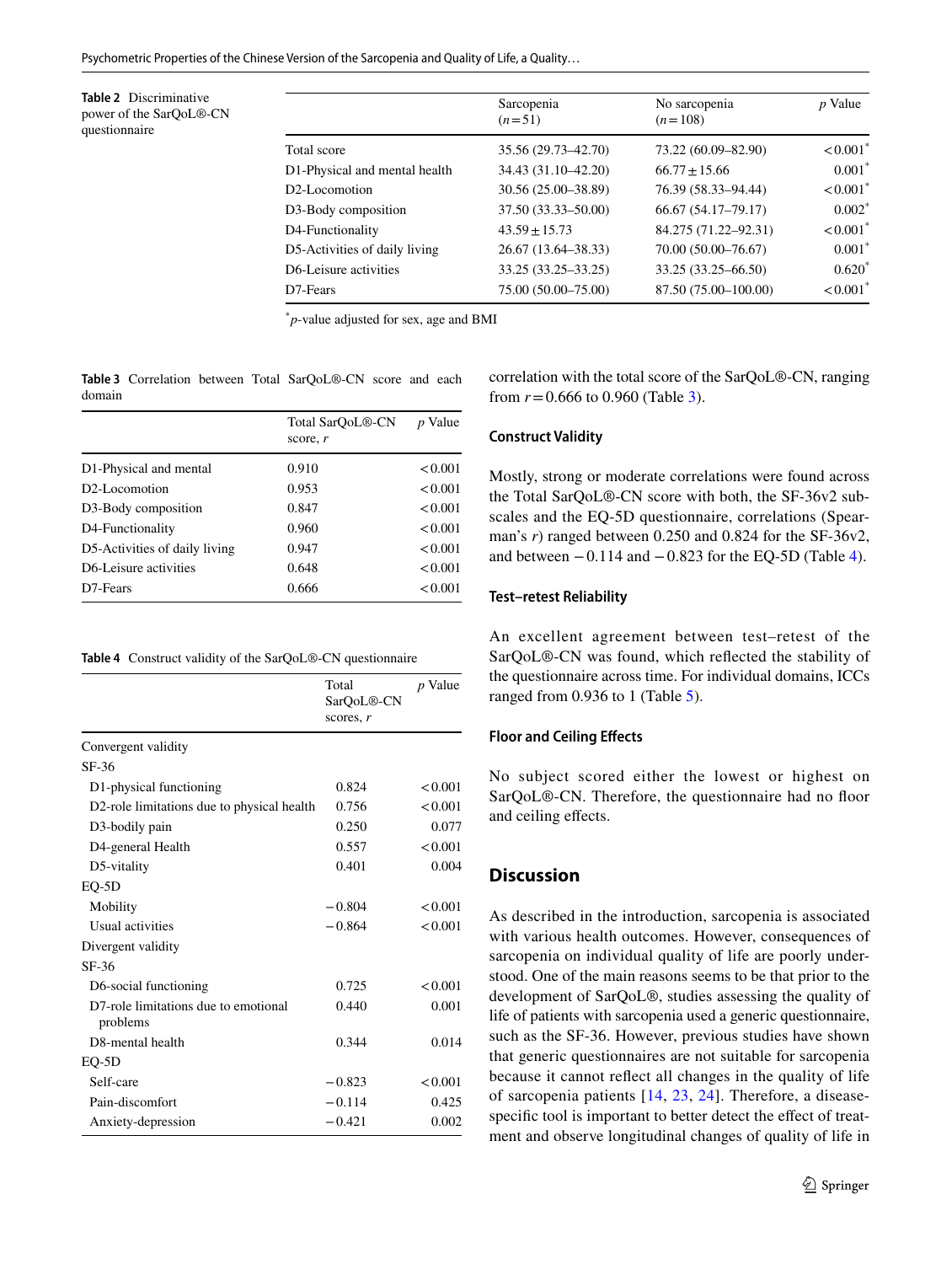<span id="page-5-0"></span>**Table 5** Test–retest reliability of the SarQoL®-CN

|                               | Test                  | Retest                | <b>ICC</b>             |
|-------------------------------|-----------------------|-----------------------|------------------------|
| Total score                   | 35.56 (29.73–42.70)   | 35.35 (30.19 - 44.01) | $0.997(0.994 - 0.998)$ |
| D1-Physical and mental health | 34.43 (31.10-42.20)   | 34.43 (31.10-45.53)   | $0.985(0.974 - 0.991)$ |
| D2-Locomotion                 | 30.56 (25.00-38.89)   | 28.12 (25.00-37.50)   | $0.996(0.994 - 0.998)$ |
| D3-Body composition           | 37.50 (33.33-50.00)   | 37.50 (33.33–45.83)   | $0.968(0.945 - 0.981)$ |
| D4-Functionality              | $43.59 \pm 15.73$     | $43.69 \pm 15.27$     | $0.997(0.995 - 0.998)$ |
| D5-Activities of daily living | 26.67 (13.64–38.33)   | 26.92 (13.64–38.33)   | $0.987(0.978 - 0.983)$ |
| D6-Leisure activities         | 33.25 (33.25 - 33.25) | 33.25 (33.25–33.25)   |                        |
| D7-Fears                      | 75.00 (50.00-75.00)   | 75.00 (50.00-75.00)   | $0.936(0.891 - 0.963)$ |

sarcopenia patients. This research has produced a Chinese version of the SarQoL® which has proven to be a valid and reliable tool to assess quality of life in subjects sufering from sarcopenia. To date, the questionnaire is available online [\(www.sarqol.org](http://www.sarqol.org)).

In our study, the sarcopenic subjects displayed a higher rate of female, a higher age and a lower BMI than nonsarcopenic ones. This is consistent with previous research showing that higher age and lower BMI is associated with sarcopenia [[25\]](#page-7-4). However, the effect of gender remains controversial. In this study, we suggested that female was a risk factor for sarcopenia. We speculated that this was because postmenopausal women were more likely to develop osteoporosis and have less exercise.

Compared with non-sarcopenia patients, sarcopenia patients had a reduced global quality of life except D6 (leisure activities). Similar results have been found in other translated and validation studies (English, Romanian and Polish versions) [\[16](#page-6-12)[–18](#page-6-13)]. Thus, the discriminant validity of the SarQoL®-CN was confrmed. There was no diference between the two groups within D6 (leisure activities), which might be explained to a certain extent by cultural background, that is, the old people in China may usually participate in less sports and recreational activities. Although sarcopenia subjects and non-sarcopenia subjects were not well matched by age and gender, we followed the recommendations of the SarQoL® study protocol, and logistic regression analyses were performed adjusted for clinical characteristics signifcantly diferent between groups in univariate statistics. Therefore, the results of this study were acceptable.

Regarding construct validity analyses, a good correlation was observed between the SarQoL®-CN and the other two quality of life questionnaires (SF-36v2 and EQ-5D). Our study showed that D1 (physical functioning), D2 (role limitations due to physical health), D4 (general Health), and D6 (social functioning) of the SF-36v2 subscales were highly correlated with SarQoL®-CN, D5 (vitality) and D8 (mental health) are moderately correlated, and D3 (bodily pain) is poorly correlated. Similarly, most of the correlations between the EQ-5D subscales and the SarQoL®-CN were high or moderate, except for one subscale (pain-discomfort).

However, it is reasonable. SarQoL®-CN is supposed to be highly correlated with domains with similar dimensions (such as SF-36v2 physical functional domain), and weaker correlation with less relevant domains (such as SF-36v2 bodily pain). Indirectly, these fndings demonstrated the unique utility of this newly developed assessment tool for patients with sarcopenia.

Reliability analysis includes internal consistency reliability and test–retest reliability analysis. Our results demonstrate that SarQoL®-CN had satisfactory internal consistency reliability and test–retest reliability, both for total score and individual domains. The SarQoL®-CN seems to be stable across time when no health changes occurred.

The main limitation of our study lay in the way that we assessed the muscle mass. Due to limited access to dualenergy X-ray absorptiometry (DXA) equipment, we cannot use DXA to assess the SMM, especially in the community. Therefore, we used the Lee equation to estimate the SMM. Nevertheless, the Lee equation has been validated and proved to be highly agree with the DXA measurement (kappa 0.743;  $p < 0.001$ ), as well as high sensitivity (86%) and specificity  $(89\%)$  [[26\]](#page-7-5). This approach had also been used in other versions of the SarQoL® questionnaire [[17](#page-6-14), [18](#page-6-13)]. Therefore, we believe that this plan is widely accepted.

# **Conclusion**

In summary, a valid SarQoL®-CN questionnaire is now available for 1.4 billion Chinese people. It can provide a better understanding of the sarcopenia disease burden and serve as a therapeutic outcome indicator in research. The psychometric properties showed the SarQoL®-CN is a valid, consistent and reliable instrument to assess the quality of life in sarcopenic population.

**Author Contributions** Indicate authors' role in study concept and design, acquisition of subjects and/or data, analysis and interpretation of data, and preparation of manuscript. Study concept and design, XL, YW and DH; acquisition of subjects and/or data, LS, XL and QS;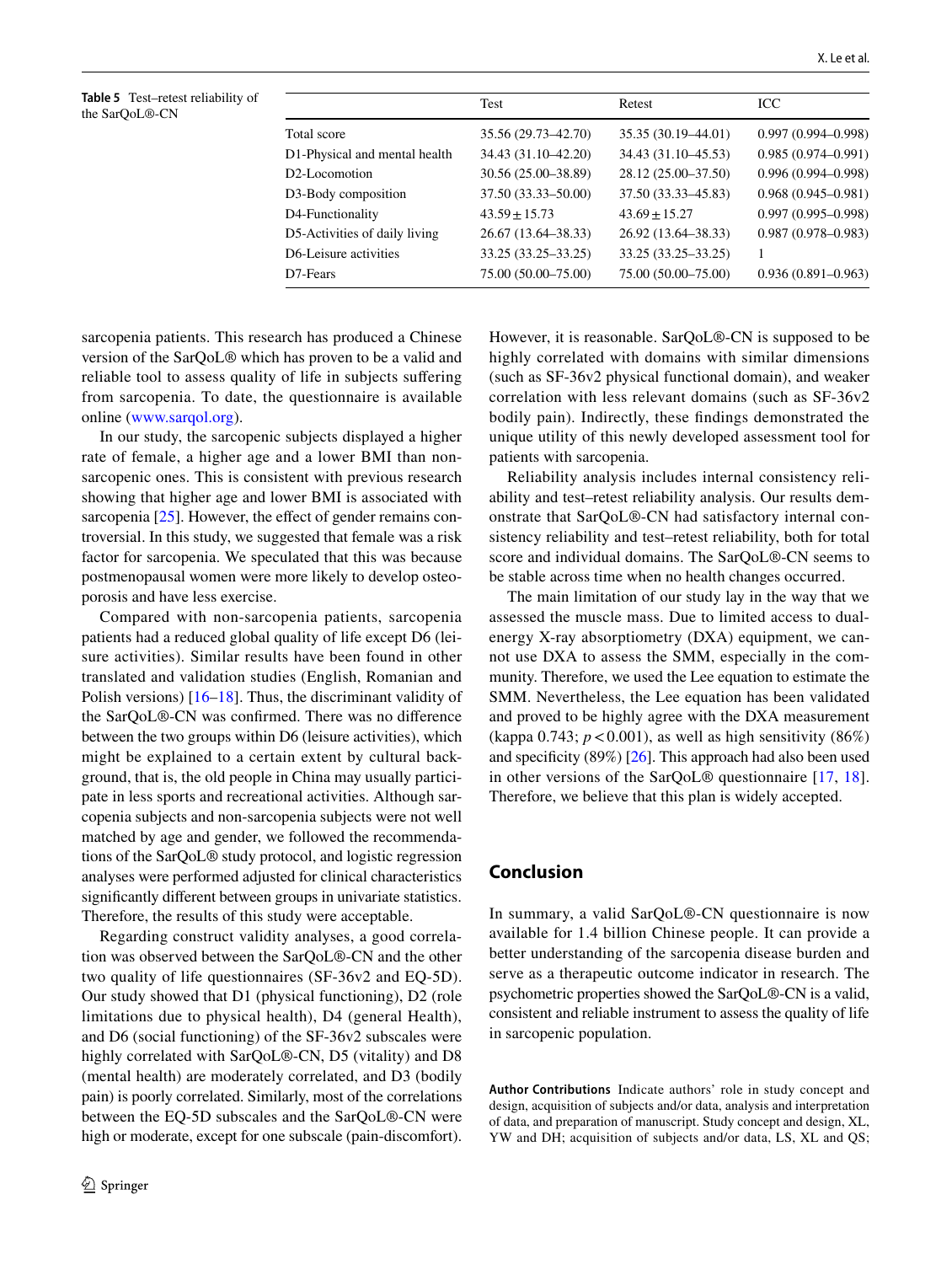analysis and interpretation of data, XL; preparation of manuscript, XL and YW; validation, DD, XC, HLEL and BYN.

**Funding** This research received no external funding.

# **Declarations**

**Disclosure** Xiaofeng Le, Yao Wei, Dingjun Hao, Lequn Shan, Xiaoli Li, Qifang Shi, Ding Ding, Xiang Cheng, Hwee Ling Eileen Lim and Bao Yi Ng declare that there is no confict of interest in relation to this work.

**Ethical Approval** The study had ethical approval from Ethical Committee of the Honghui Hospital, Xi'an Jiaotong University (No.20200105). The manuscript submitted does not contain information about medical device(s)/drug(s). No relevant fnancial activities outside the submitted work.

**Human and Animal Participants** All procedures are in accordance with the ethical standards as laid down in the 1964 Declaration of Helsinki and its later amendments or comparable ethical standards.

**Informed Consent** Informed consent was obtained from all individual patients included in this study.

# **References**

- <span id="page-6-0"></span>1. Chen LK, Woo J, Assantachai P, Auyeung TW, Chou MY, Iijima K, Jang HC, Kang L, Kim M, Kim S, Kojima T, Kuzuya M, Lee JSW, Lee SY, Lee WJ, Lee Y, Liang CK, Lim JY, Lim WS, Peng LN, Sugimoto K, Tanaka T, Won CW, Yamada M, Zhang T, Akishita M, Arai H (2020) Asian working group for sarcopenia: 2019 consensus update on sarcopenia diagnosis and treatment. J Am Med Dir Assoc 21(3):300-307 e302. [https://doi.org/10.1016/j.](https://doi.org/10.1016/j.jamda.2019.12.012) [jamda.2019.12.012](https://doi.org/10.1016/j.jamda.2019.12.012)
- <span id="page-6-1"></span>2. Phillips A, Strobl R, Vogt S, Ladwig KH, Thorand B, Grill E (2017) Sarcopenia is associated with disability status-results from the KORA-Age study. Osteoporos Int 28(7):2069–2079. [https://](https://doi.org/10.1007/s00198-017-4027-y) [doi.org/10.1007/s00198-017-4027-y](https://doi.org/10.1007/s00198-017-4027-y)
- 3. Tang TC, Hwang AC, Liu LK, Lee WJ, Chen LY, Wu YH, Huang CY, Hung CH, Wang CJ, Lin MH, Peng LN, Chen LK (2018) FNIH-defined sarcopenia predicts adverse outcomes among community-dwelling older people in taiwan: results from I-Lan Longitudinal Aging Study. J Gerontol A Biol Sci Med Sci 73(6):828–834.<https://doi.org/10.1093/gerona/glx148>
- <span id="page-6-2"></span>4. Cruz-Jentoft AJ, Bahat G, Bauer J, Boirie Y, Bruyere O, Cederholm T, Cooper C, Landi F, Rolland Y, Sayer AA, Schneider SM, Sieber CC, Topinkova E, Vandewoude M, Visser M, Zamboni M, Writing Group for the European Working Group on Sarcopenia in Older P, the Extended Group for E (2019) Sarcopenia: revised European consensus on defnition and diagnosis. Age Ageing 48(1):16–31. <https://doi.org/10.1093/ageing/afy169>
- <span id="page-6-3"></span>5. Wang H, Hai S, Liu Y, Cao L, Liu Y, Liu P, Zhou J, Yang Y, Dong B (2018) Association between depressive symptoms and sarcopenia in older Chinese community-dwelling individuals. Clin Interv Aging 13:1605–1611.<https://doi.org/10.2147/CIA.S173146>
- 6. Hai S, Cao L, Wang H, Zhou J, Liu P, Yang Y, Hao Q, Dong B (2017) Association between sarcopenia and nutritional status and physical activity among community-dwelling Chinese adults aged 60 years and older. Geriatr Gerontol Int 17(11):1959–1966. <https://doi.org/10.1111/ggi.13001>
- 7. Han P, Yu H, Ma Y, Kang L, Fu L, Jia L, Chen X, Yu X, Hou L, Wang L, Zhang W, Yin H, Niu K, Guo Q (2017) The increased risk of sarcopenia in patients with cardiovascular risk factors in suburb-dwelling older Chinese using the AWGS defnition. Sci Rep 7(1):9592.<https://doi.org/10.1038/s41598-017-08488-8>
- 8. Hai S, Wang H, Cao L, Liu P, Zhou J, Yang Y, Dong B (2017) Association between sarcopenia with lifestyle and family function among community-dwelling Chinese aged 60 years and older. BMC Geriatr 17(1):187. [https://doi.org/10.1186/](https://doi.org/10.1186/s12877-017-0587-0) [s12877-017-0587-0](https://doi.org/10.1186/s12877-017-0587-0)
- 9. Hu X, Jiang J, Wang H, Zhang L, Dong B, Yang M (2017) Association between sleep duration and sarcopenia among community-dwelling older adults: a cross-sectional study. Medicine 96(10):e6268. <https://doi.org/10.1097/MD.0000000000006268>
- <span id="page-6-4"></span>10. Wang T, Feng X, Zhou J, Gong H, Xia S, Wei Q, Hu X, Tao R, Li L, Qian F, Yu L (2016) Type 2 diabetes mellitus is associated with increased risks of sarcopenia and pre-sarcopenia in Chinese elderly. Sci Rep 6:38937. <https://doi.org/10.1038/srep38937>
- <span id="page-6-5"></span>11. Curcio F, Ferro G, Basile C, Liguori I, Parrella P, Pirozzi F, Della-Morte D, Gargiulo G, Testa G, Tocchetti CG, Bonaduce D, Abete P (2016) Biomarkers in sarcopenia: a multifactorial approach. Exp Gerontol 85:1–8. <https://doi.org/10.1016/j.exger.2016.09.007>
- <span id="page-6-6"></span>12. Cruz-Jentoft AJ, Sayer AA (2019) Sarcopenia. Lancet 393(10191):2636–2646. [https://doi.org/10.1016/S0140-6736\(19\)](https://doi.org/10.1016/S0140-6736(19)31138-9) [31138-9](https://doi.org/10.1016/S0140-6736(19)31138-9)
- <span id="page-6-7"></span>13. Beaudart C, Biver E, Reginster JY, Rizzoli R, Rolland Y, Bautmans I, Petermans J, Gillain S, Buckinx F, Van Beveren J, Jacquemain M, Italiano P, Dardenne N, Bruyere O (2015) Development of a self-administrated quality of life questionnaire for sarcopenia in elderly subjects: the SarQoL. Age Ageing 44(6):960–966. <https://doi.org/10.1093/ageing/afv133>
- <span id="page-6-8"></span>14. Beaudart C, Biver E, Reginster JY, Rizzoli R, Rolland Y, Bautmans I, Petermans J, Gillain S, Buckinx F, Dardenne N, Bruyere O (2017) Validation of the SarQoL®, a specifc health-related quality of life questionnaire for sarcopenia. J Cachexia Sarcopenia Muscle 8(2):238–244. <https://doi.org/10.1002/jcsm.12149>
- <span id="page-6-9"></span>15. Tsekoura M, Billis E, Gliatis J, Tsepis E, Matzaroglou C, Sakkas GK, Beaudart C, Bruyere O, Tyllianakis M, Panagiotopoulos E (2018) Cross cultural adaptation of the Greek sarcopenia quality of life (SarQoL) questionnaire. Disabil Rehabil. [https://doi.org/](https://doi.org/10.1080/09638288.2018.1514076) [10.1080/09638288.2018.1514076](https://doi.org/10.1080/09638288.2018.1514076)
- <span id="page-6-12"></span>16. Beaudart C, Edwards M, Moss C, Reginster JY, Moon R, Parsons C, Demoulin C, Rizzoli R, Biver E, Dennison E, Bruyere O, Cooper C (2017) English translation and validation of the Sar-QoL®, a quality of life questionnaire specifc for sarcopenia. Age Ageing 46(2):271–276. <https://doi.org/10.1093/ageing/afw192>
- <span id="page-6-14"></span>17. Gasparik AI, Mihai G, Beaudart C, Bruyere O, Pop RM, Reginster JY, Pascanu IM (2017) Psychometric performance of the Romanian version of the SarQoL®, a health-related quality of life questionnaire for sarcopenia. Arch Osteoporos 12(1):103. [https://doi.](https://doi.org/10.1007/s11657-017-0397-1) [org/10.1007/s11657-017-0397-1](https://doi.org/10.1007/s11657-017-0397-1)
- <span id="page-6-13"></span>18. Konstantynowicz J, Abramowicz P, Glinkowski W, Taranta E, Marcinowicz L, Dymitrowicz M, Reginster JY, Bruyere O, Beaudart C (2018) Polish validation of the SarQoL®, a quality of life questionnaire specifc to sarcopenia. J Clin Med 7(10):323. <https://doi.org/10.3390/jcm7100323>
- <span id="page-6-10"></span>19. Fabrega-Cuadros R, Martinez-Amat A, Cruz-Diaz D, Aibar-Almazan A, Hita-Contreras F (2020) Psychometric properties of the Spanish version of the sarcopenia and quality of life, a quality of life questionnaire specifc for sarcopenia. Calcif Tissue Int 106(3):274–282. <https://doi.org/10.1007/s00223-019-00635-9>
- <span id="page-6-11"></span>20. Lee RC, Wang Z, Heo M, Ross R, Janssen I, Heymsfeld SB (2000) Total-body skeletal muscle mass: development and crossvalidation of anthropometric prediction models. Am J Clin Nutr 72(3):796–803.<https://doi.org/10.1093/ajcn/72.3.796>